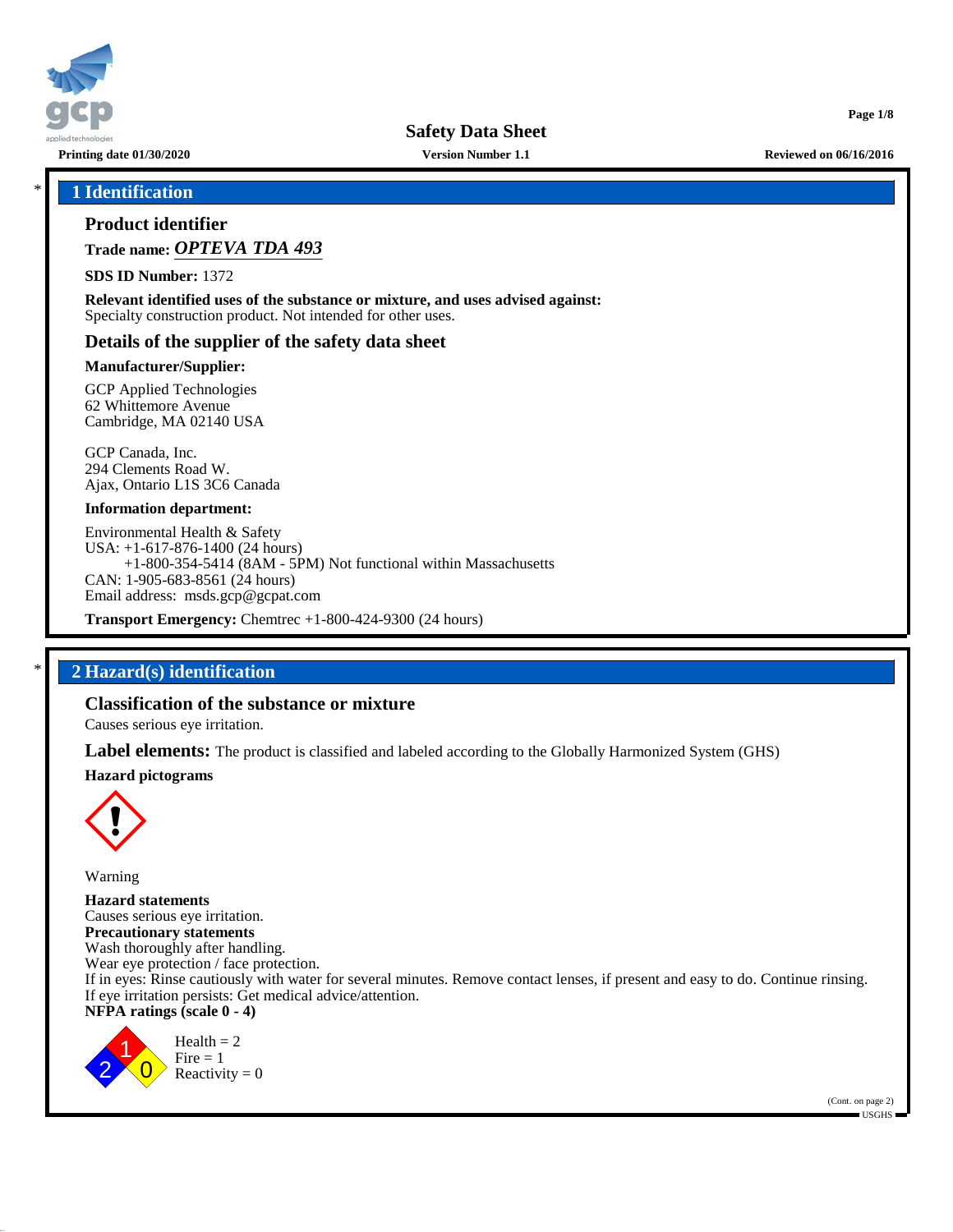## **Trade name:** *OPTEVA TDA 493*

#### **HMIS-ratings (scale 0 - 4)**

 HEALTH FIRE **REACTIVITY** 0  $|2|$  $\boxed{1}$  $Health = 2$  $Flammability = 1$ Reactivity  $= 0$ 

## **Other hazards**

#### **Results of PBT and vPvB assessment**

**PBT:** Not applicable. **vPvB:** Not applicable.

## \* **3 Composition/information on ingredients**

## **Chemical characterization: Mixture**

**Description:** Mixture of the hazardous substance(s) listed below with additional nonhazardous ingredients.

**Hazardous components:**

10043-52-4 Calcium chloride 22-<30%

102-71-6 Triethanolamine 3- $\leq$ 5%

**Additional information:** Non-hazardous ingredients may be listed in Section 15; Right-To-Know disclosure.

## \* **4 First-aid measures**

#### **Description of first aid measures**

**General information:** Get medical advice/attention if you feel unwell.

#### **After inhalation:**

Supply fresh air. If required, provide artificial respiration. Keep patient warm. Consult doctor if symptoms persist. No special measures required.

#### **After skin contact:**

Immediately wash contaminated skin with soap or mild detergent and water. If this chemical soaks clothing, immediately remove clothing and wash skin.

**After eye contact:** Rinse cautiously with water for several minutes.

**After swallowing:**

Rinse mouth.

Do NOT induce vomiting.

#### **Information for doctor:**

**Most important symptoms and effects, both acute and delayed** Irritating to eyes.

**Indication of any immediate medical attention and special treatment needed** No further relevant information available.

## \* **5 Fire-fighting measures**

#### **Extinguishing media**

**Suitable extinguishing agents:** CO2, extinguishing powder or water spray. Fight larger fires with water spray.

### **Special hazards arising from the substance or mixture**

Combustion products may include toxic gases such as carbon monoxide and smoke.

#### **Advice for firefighters**

50.0.11

**Protective equipment:** Wear personal protective equipment.

**Page 2/8**

(Cont. from page 1)

(Cont. on page 3) USGHS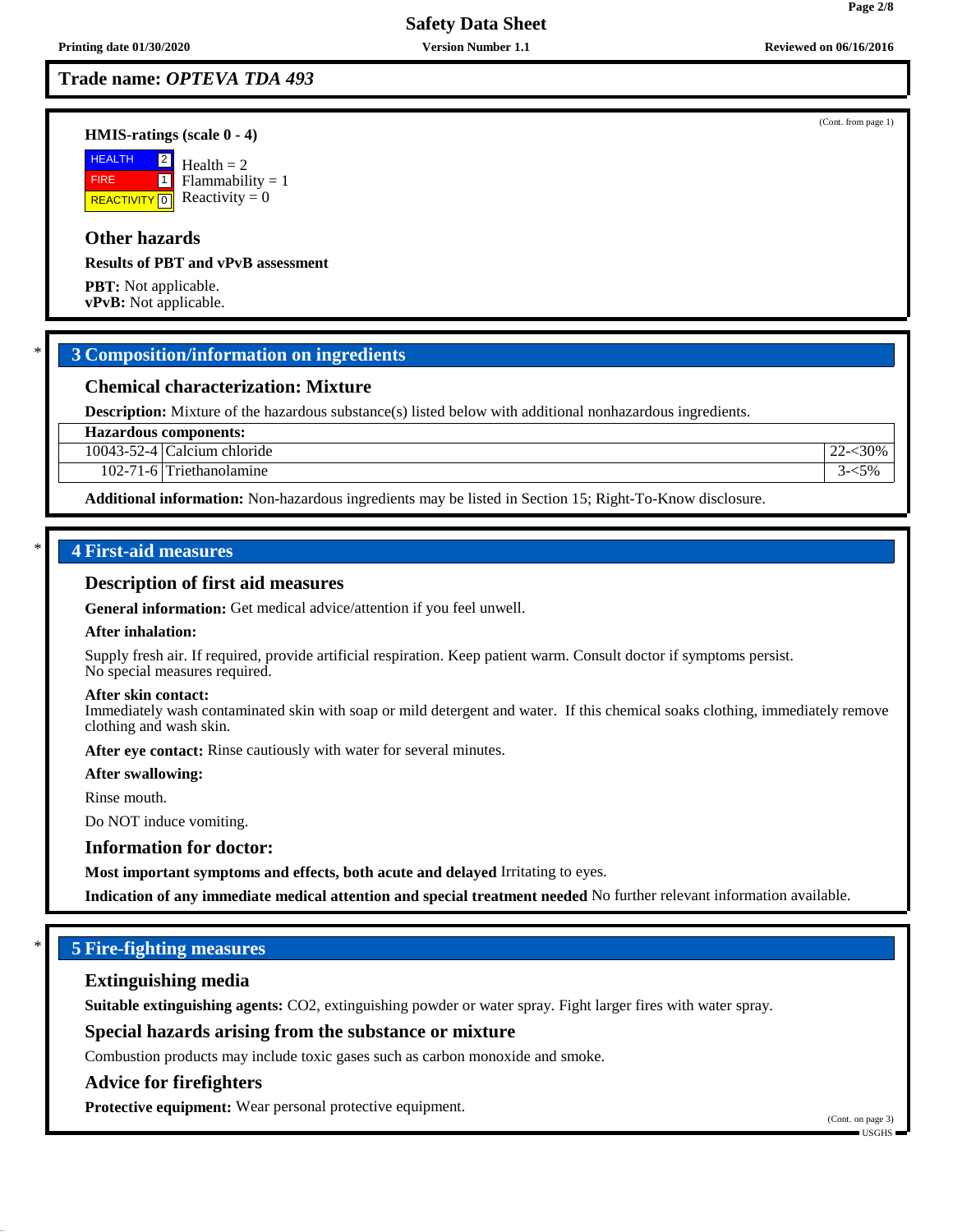**Trade name:** *OPTEVA TDA 493*

(Cont. from page 2)

**Page 3/8**

**Additional information** Collect contaminated fire fighting water separately. It must not enter the sewage system.

#### \* **6 Accidental release measures**

#### **Personal precautions, protective equipment and emergency procedures**

Wear protective equipment. Keep unprotected persons away.

#### **Methods and material for containment and cleaning up:**

Contain and/or absorb spill with inert material (i.e. sand, vermiculite) then place in a suitable container.

#### **Reference to other sections**

See Section 7 for information on safe handling.

See Section 8 for information on personal protection equipment.

See Section 13 for disposal information.

## \* **7 Handling and storage**

#### **Handling:**

**Precautions for safe handling** Avoid contact with eyes, skin and clothing. Do not take internally. Practice good personal hygiene to avoid ingestion. Use only with adequate ventilation. Wash clothing before reuse. FOR PROFESSIONAL USE ONLY. KEEP OUT OF CHILDREN'S REACH.

**Information about protection against explosions and fires:** No special measures required.

## **Conditions for safe storage, including any incompatibilities**

**Storage:**

**Information about storage in one common storage facility:** No special measures required.

**Further information about storage conditions:** Keep receptacle tightly sealed.

**Specific end use(s)** No further relevant information available.

## \* **8 Exposure controls/personal protection**

**Additional information about design of technical systems:** No further data; see item 7.

**Control parameters**

**Components with limit values that require monitoring at the workplace:**

**102-71-6 Triethanolamine**

TLV (USA) Long-term value: 5 mg/m<sup>3</sup>

**Additional information:** The lists that were valid during the creation were used as basis.

#### **Exposure controls**

#### **Personal protective equipment:**

**General protective and hygienic measures:** The usual precautionary measures for handling chemicals should be followed.

#### **Breathing equipment:**

50.0.11

Control exposure to ingredients with workplace control parameters if mentioned above. If no ingredients are listed, respiratory protection is generally not required.

If exposure limits are listed and may be exceeded, use approved respiratory protective equipment and filter type appropriate for (Cont. on page 4)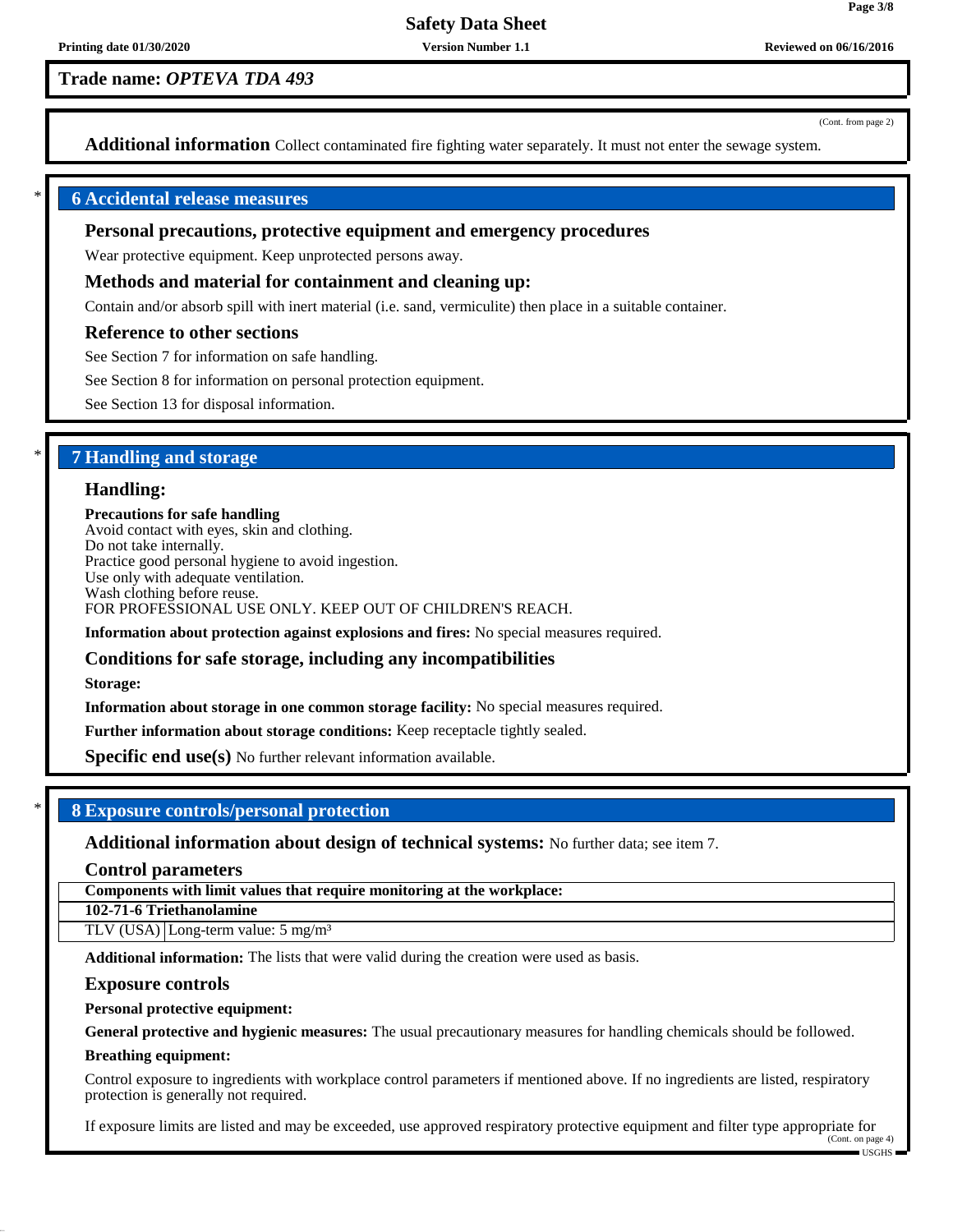**Printing date 01/30/2020 Version Number 1.1 Reviewed on 06/16/2016**

# **Trade name:** *OPTEVA TDA 493*

(Cont. from page 3)

the listed ingredients. (NIOSH, CEN, etc.).

**Protection of hands:** Gloves should be worn to prevent skin contact and should be impermeable and resistant to the product. **Material of gloves** Rubber or other impervious gloves should be worn to prevent skin contact.

## **Eye protection:**



Safety glasses with side shield protection.



50.0.11

A face shield should also be worn if there is potential exposure to splash or spray.

### **Body protection:**

Use personal protective equipment as required.

Take off contaminated clothing.

# \* **9 Physical and chemical properties**

| Information on basic physical and chemical properties                                                                           |                                                                                                                                   |  |  |
|---------------------------------------------------------------------------------------------------------------------------------|-----------------------------------------------------------------------------------------------------------------------------------|--|--|
| <b>General Information</b><br>Appearance:<br>Form:<br>Color:<br>Odor:<br>Odor threshold:                                        | Liquid<br>According to product specification<br>Characteristic<br>Not applicable.                                                 |  |  |
| pH-value $(\sim)$ at 20 °C (68 °F):                                                                                             | 9                                                                                                                                 |  |  |
| <b>Change in condition</b><br><b>Melting point/Melting range:</b><br><b>Boiling point/Boiling range:</b><br><b>Flash point:</b> | Undetermined.<br>Undetermined.<br>>93 °C (>199.4 °F)                                                                              |  |  |
| <b>Flammability (solid, gaseous):</b>                                                                                           | Not applicable.                                                                                                                   |  |  |
| <b>Ignition temperature:</b>                                                                                                    | Undetermined.                                                                                                                     |  |  |
| <b>Decomposition temperature:</b><br>Auto igniting:<br>Danger of explosion:                                                     | Not applicable under normal storage conditions.<br>Product is not self-igniting.<br>Product does not present an explosion hazard. |  |  |
| <b>Explosion limits:</b><br>Lower:<br><b>Upper:</b><br><b>VOC Content (max):</b>                                                | Not applicable.<br>Not applicable.<br>Not applicable.                                                                             |  |  |
| Vapor pressure:<br>Density: (~) at 20 °C (68 °F)<br><b>Relative density</b><br><b>Vapor density</b><br><b>Evaporation</b> rate  | Not determined.<br>$1.3$ g/cm <sup>3</sup> (10.8 lbs/gal)<br>Not determined.<br>Not determined.<br>Not applicable.                |  |  |
| Solubility in / Miscibility with<br>Water:                                                                                      | Not miscible or difficult to mix.                                                                                                 |  |  |
| Partition coefficient (n-octanol/water): Not determined.                                                                        |                                                                                                                                   |  |  |
| Viscosity:<br>Dynamic:<br>Kinematic:                                                                                            | Not determined.<br>Not determined.<br>(Cont. on page 5)                                                                           |  |  |
|                                                                                                                                 | $\blacksquare$ USGHS $\blacksquare$                                                                                               |  |  |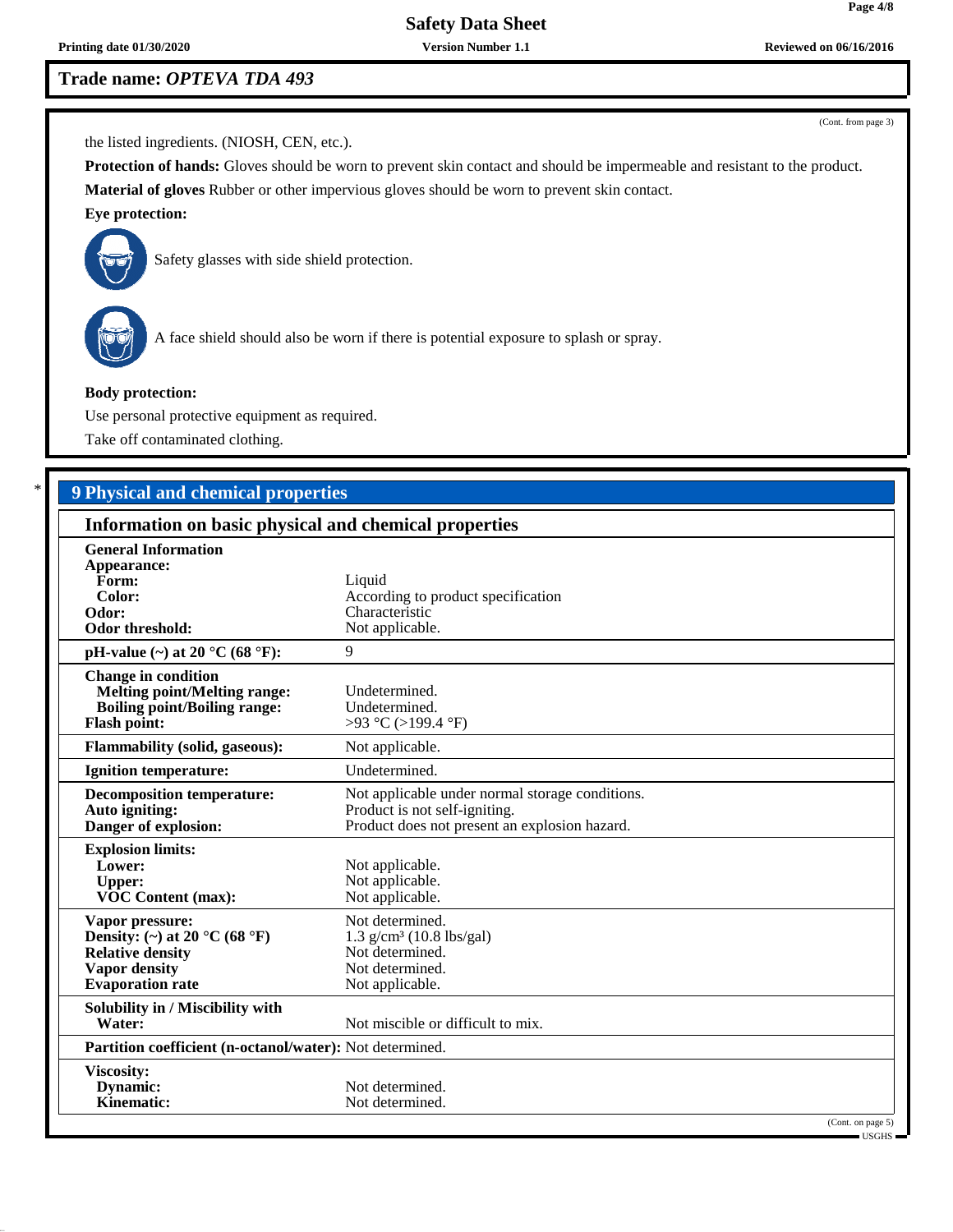**Trade name:** *OPTEVA TDA 493*

(Cont. from page 4)

**Page 5/8**

**Molecular weight** Not applicable.

**Other information** No further relevant information available.

## 10 Stability and reactivity

# **Reactivity**

Stable under normal conditions. No further relevant information available.

**Chemical stability**

**Thermal decomposition:** No decomposition if used according to specifications.

## **Possibility of hazardous reactions**

No dangerous reactions known. No further relevant information available.

**Conditions to avoid** No further relevant information available.

**Incompatible materials:** No further relevant information available.

**Hazardous decomposition products:** Carbon monoxide and carbon dioxide

## **11 Toxicological information**

50.0.11

## **Information on toxicological effects**

|                                                                                                                                                                          | <b>Acute toxicity:</b>                    |                                         |  |  |
|--------------------------------------------------------------------------------------------------------------------------------------------------------------------------|-------------------------------------------|-----------------------------------------|--|--|
| LD/LC50 values relevant for classification:                                                                                                                              |                                           |                                         |  |  |
| 102-71-6 Triethanolamine                                                                                                                                                 |                                           |                                         |  |  |
| Oral                                                                                                                                                                     | LD50                                      | 5,300 mg/kg (guinea pig)                |  |  |
|                                                                                                                                                                          |                                           | $6,400$ mg/kg (rat - male)              |  |  |
| Dermal LD50                                                                                                                                                              |                                           | $>10,000$ mg/kg (rabbit)                |  |  |
|                                                                                                                                                                          |                                           | LC50, 96h $ 11,800 \text{ mg/l}$ (fish) |  |  |
| <b>Primary irritant effect:</b>                                                                                                                                          |                                           |                                         |  |  |
| on the skin: No irritating effect expected                                                                                                                               |                                           |                                         |  |  |
| on the eye: Causes serious eye irritation.                                                                                                                               |                                           |                                         |  |  |
|                                                                                                                                                                          | inhalation: No irritating effect expected |                                         |  |  |
| <b>Additional toxicological information:</b>                                                                                                                             |                                           |                                         |  |  |
| 102-71-6 Triethanolamine                                                                                                                                                 |                                           |                                         |  |  |
| NOEC/NOEL 16 mg/l (crustaceans) (Chronic NOEC)                                                                                                                           |                                           |                                         |  |  |
| Carcinogenic categories                                                                                                                                                  |                                           |                                         |  |  |
| <b>IARC</b> (International Agency for Research on Cancer) Human Carcinogenicity:<br>Group 1- Positive, Group 2A- Probable, Group 2B- Possible, Group 3- Not Classifiable |                                           |                                         |  |  |
| 102-71-6 Triethanolamine<br>3                                                                                                                                            |                                           |                                         |  |  |
| <b>NTP (National Toxicology Program)</b><br>K-Known to be carcinogenic, R-May reasonably be anticipated to be carcinogenic                                               |                                           |                                         |  |  |
| None of the ingredients are listed.                                                                                                                                      |                                           |                                         |  |  |
| <b>OSHA-Ca (Occupational Safety &amp; Health Administration)</b>                                                                                                         |                                           |                                         |  |  |
| None of the ingredients are listed.                                                                                                                                      |                                           |                                         |  |  |
|                                                                                                                                                                          | USGHS $-$                                 |                                         |  |  |

(Cont. on page 6)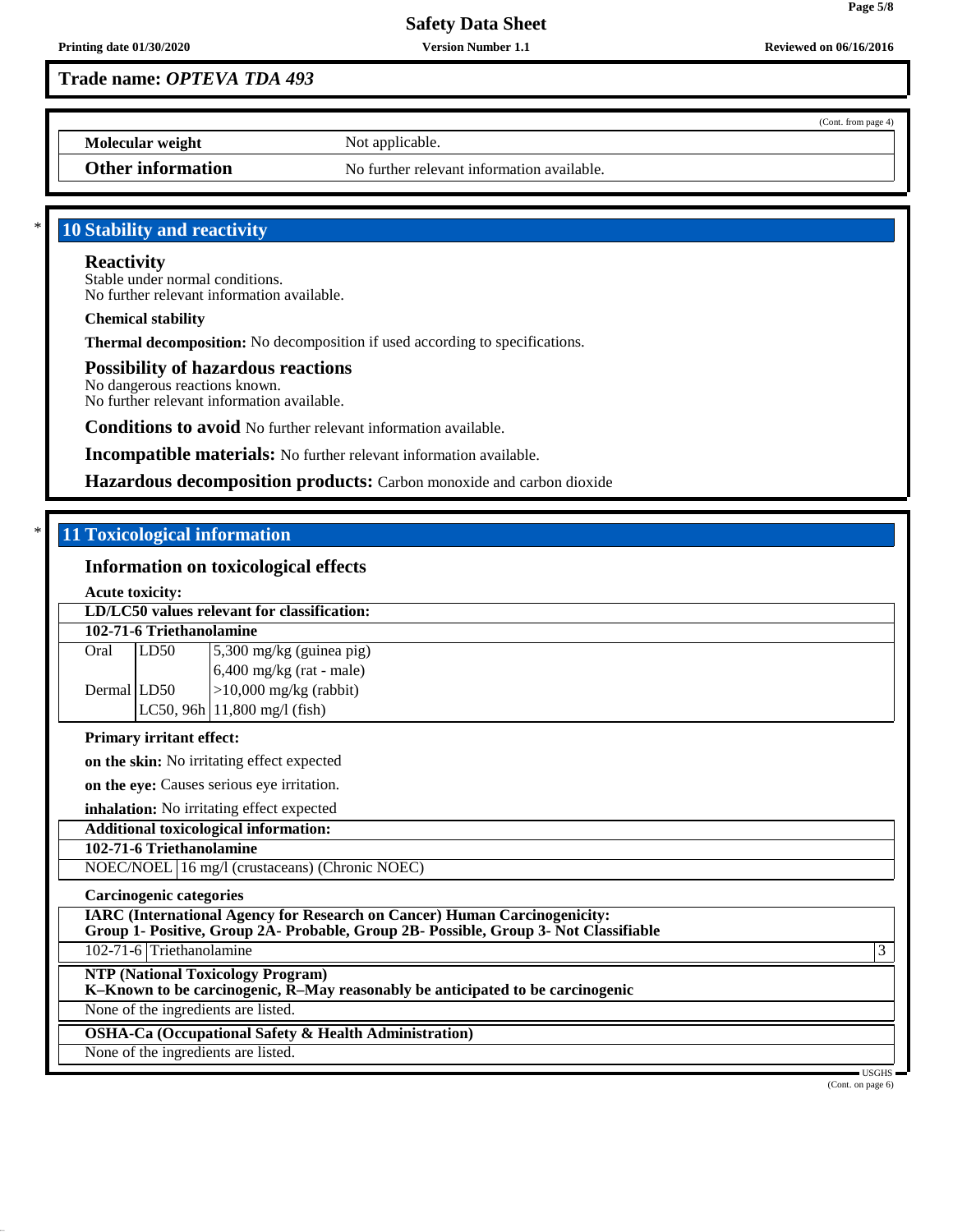**Page 6/8**

(Cont. from page 5)

# **Trade name:** *OPTEVA TDA 493*

## **12 Ecological information**

#### **Toxicity**

**Aquatic toxicity:**

**102-71-6 Triethanolamine**

EC50,  $72h$  512 mg/l (algae)

EC50, 48h 609.88 mg/l (daphnia magna)

**Persistence and degradability** No further relevant information available.

### **Behavior in environmental systems:**

**Bioaccumulative potential** No further relevant information available.

**Mobility in soil** No further relevant information available.

#### **Additional ecological information:**

**General notes:** Not known to be hazardous to water.

## **Results of PBT and vPvB assessment**

**PBT:** Not applicable. **vPvB:** Not applicable.

**Other adverse effects** No further relevant information available.

## **13 Disposal considerations**

#### **Disposal methods:**

Consult all regulations (federal, state, provincial, local) or a qualified waste disposal firm when characterizing product for disposal. Dispose of waste in accordance with all applicable regulations.

#### **Recommendation:**



50.0.11

Must not be disposed of together with household garbage. Do not allow product to reach sewage system.

## **Uncleaned packagings:**

**Recommendation:** Dispose of contents/container in accordance with local/regional/national/international regulations.

| <b>14 Transport information</b>                           |                 |                                    |
|-----------------------------------------------------------|-----------------|------------------------------------|
| <b>UN-Number</b><br>DOT, IMDG, IATA                       | Not applicable. |                                    |
| UN proper shipping name<br>DOT, IMDG, IATA                | Not applicable. |                                    |
| <b>Transport hazard class(es)</b>                         |                 |                                    |
| DOT, IMDG, IATA<br><b>Class</b>                           | Not applicable. |                                    |
| <b>Packing group</b><br>DOT, IMDG, IATA                   | Not applicable. |                                    |
| <b>Environmental hazards:</b><br><b>Marine pollutant:</b> | N <sub>0</sub>  |                                    |
|                                                           |                 | (Cont. on page 7)<br>$-$ USGHS $-$ |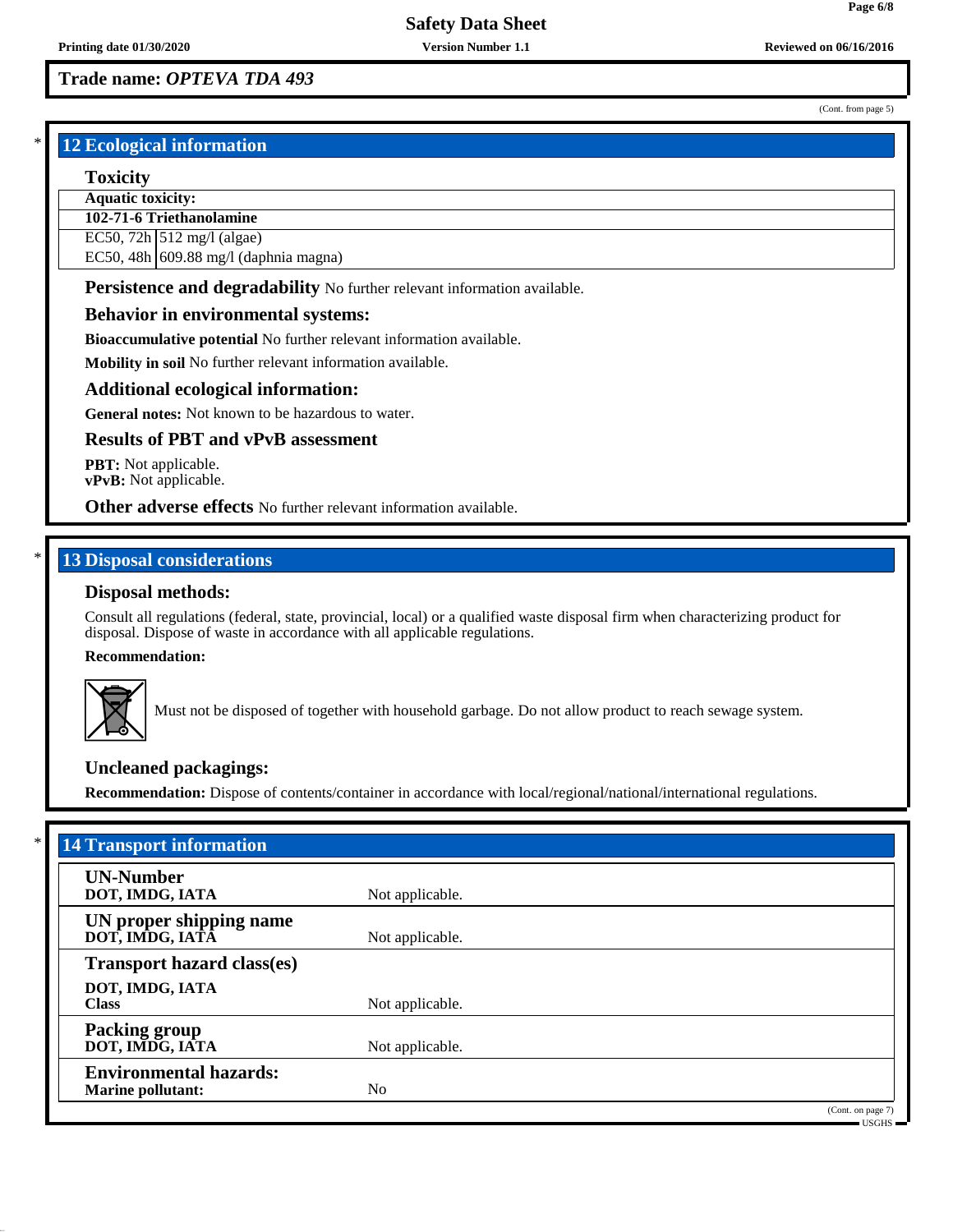**Trade name:** *OPTEVA TDA 493*

(Cont. from page 6)

**Page 7/8**

**Special precautions for user** Not applicable.

**Transport/Additional information:** Not classified as a dangerous good for transport by road, rail or air. **DOT** Not Regulated.

**15 Regulatory information** 

**SARA (Superfund Amendments and Reauthorization Act)**

**Section 302/304 (extremely hazardous substances):**

None of the ingredients is listed.

**Section 313 Reportable Ingredients (Chemicals present below reporting threshold are exempt):**

None of the ingredients is listed.

**SARA Section 312/Tier I & II Hazard Categories:** Health Hazard - Serious eye damage or eye irritation

**North America Chemical Inventory Status**

**TSCA (Toxic Substances Control Act - United States):**

All ingredients are listed or exempt from listing unless otherwise noted below.

**CEPA (Canadian DSL):**

All ingredients are listed or exempt from listing unless otherwise noted below.

**Right to Know Ingredient Disclosure:**

7732-18-5 Water

7447-40-7 Potassium chloride

**California Proposition 65: (Substances <0.1% unless noted in Section 3)**

**Chemicals known to cause cancer:**

None of the ingredients is listed.

**Chemicals known to cause reproductive toxicity for females:**

None of the ingredients are listed.

**Chemicals known to cause reproductive toxicity for males:**

None of the ingredients are listed.

**Chemicals known to cause developmental toxicity:**

None of the ingredients are listed.

**Carcinogenicity Categories**

**TLV-ACGIH (THE American Conference of Governmental Industrial Hygienists)**

**Human Carcinogen - A1 Confirmed, A2 Suspected, A3 Unknown Relevance, A4 Not Classifiable**

Triethanolamine and a state of the state of the state of the state of the state of the state of the state of the state of the state of the state of the state of the state of the state of the state of the state of the state

**NIOSH-Cancer (National Institute for Occupational Safety and Health)**

None of the ingredients are listed.

**Volatile Organic Compounds (VOC) reported per the Emission Standards.** If no g/L value is provided this product is not subject to above standard.

## **16 Other information**

50.0.11

The data included herein are presented in accordance with various environment, health and safety regulations. It is the responsibility of a recipient of the data to remain currently informed on chemical hazard information, to design and update its own program and to comply with all national, federal, state and local laws and regulations applicable to safety, occupational health, right-to-know and environmental protection.

#### **Department issuing SDS:**

GCP Applied Technologies 62 Whittemore Avenue Cambridge, MA 02140 USA USA: +1-617-876-1400 (24 hours)